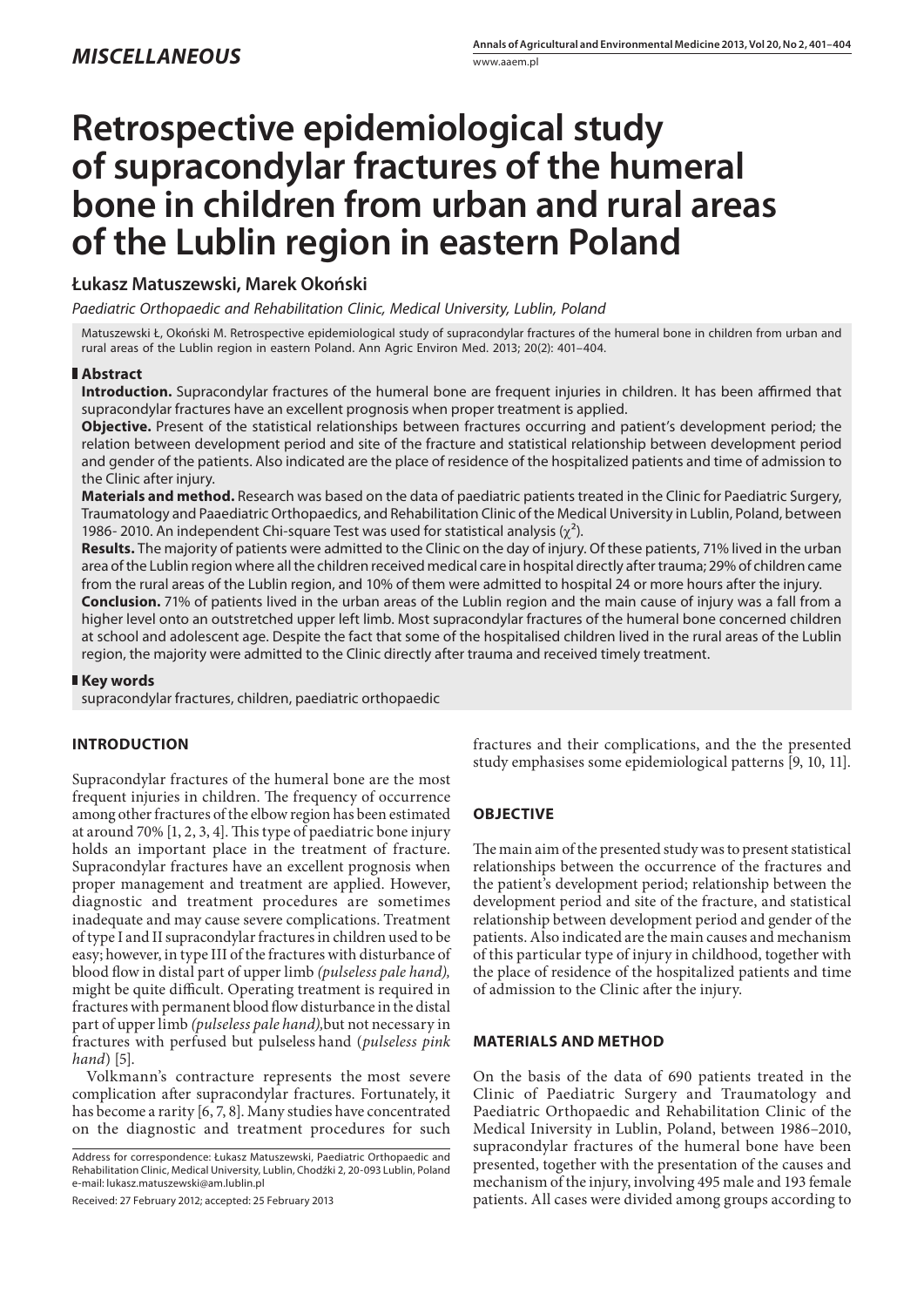the Chrząstek-Spruch acale [12], which concerns the patient's development period.

International anatomical nomenclature was used in the morphological descriptions of the fractures encountered. In statistic analysis, an independent Chi Square Test  $\chi^2$  was used. The final results were obtained with the use of the 'Statistica' programme (StatSoft, Poland) based on significant level p<0.05.

#### **RESULTS**

402

Supracondylar fractures of the humeral bone were examined 690 patients. Following analysis of the line of the fracture, 2 types of injuries emerged. In children, the supracondylar region encompasses an area of thin, weak bone located in the distal humerus. This region is bordered posteriorly by the olecranon fossa and anteriorly by the coronoid fossa. Concerning the mechanism of the accidents, 681 cases were of the typical 'extension type' with posterior dislocation of distal fragment of fracture (Fig. 1). In only 9 patients a 'flexion type' fracture was seen with anterior dislocation of distal fragment of fracture.



**Figure 1.** Extension type of the supracondylar fracture of the humeral bone.

**Type I. Extension type of fracture, with the line of fracture extending horizontally or obliquely and extending upwards and posteriorly in the distal part of the humeral bone.** Depending on the severity of the fracture, posterior displacement of the distal fracture fragment and anterior displacement of the proximal fracture fragment may occur. In analysis of the displacement of the broken fragments, the Gartland classification has been used. All analysed fractures were Gartland II or III type (Fig. 2).



Figure 2. Gartland classification.

63% of fractures were caused by a fall from height. In 35% of the patients, the injury occurred due to a fall from a height. 2% of fractures were caused by direct trauma on the elbow joint, while 9 of them occurred during agricultural or farm activities. Among the patients there were 490 (72%) males and 191 (27%) females. 365 (53%) fractures concerned

the left limb and 316 (47%) the right limb. No significant relationship was found between the development period and gender ( $\chi^2$ =3.175; p=0.201). No crucial statistical relationship was found between the development period and side of the fracture ( $\chi^2$ =0.061; p=0.963).

Most of the injuries concerned patients at school and adolescent age, and were rarely observed at kindergarten and pre-school age. An essential relationship was found between the type of fracture and developmental period.  $(\chi^2 = 33.65; \, \text{p} < 0.001).$ 

The majority of patients were admitted to the Clinic on the day of injury (660 patients – 96%). 483 (71%) of the patients lived in the urban areas of the Lublin region where all of the children received medical care directly after trauma. 198 of children (29%) came from the rural areas of the Lublin region. 21 (10%) of them were admitted to the hospital 24 or more hours after the injury. However most of them were transferred to our hospital from other regional hospitals in the Lublin region.

30 patients had to be operated because of the development of a 'pulseless pale hand'. Scraping of the brachial artery by the bony fragment occurred, which resulted in intimal damage to the vessel. This kind of injury subsequently leads to thrombosis and vascular insufficiency.

Recovery of the function of the elbow joint was achieved within a period of 6 weeks or even up to 52 weeks, using a Templeton-Graham scale made by Flynn. Good or very good results were observed in 89% of the patients, which means that flexion motion of more than 60 degrees and extension motion of more than 150 degrees was obtained. A quite early recovery of those motions was observed. Rotation motion appeared significantly later in almost all patients, but finally it reached more than 45 degrees of supination and 45 degrees of pronation. However, there were 2 patients with severe Volkman's contracture, and 5 patients with myositis ossificans in the area of the elbow joint. The 2 patients with Volkman's contracture were admitted to the Clinic more than 24 hours after the injury.

**Type II. Flexion type of fracture, with the line of the fracture which extending horizontally or obliquely, descending and posterior in the distal part of humeral bone.** Among the patients in the presented study, this type of fracture was very rare and found in only 9 (1%) patients (Fig. 3). In 6 patients, these fractures were caused by fall from an elevated height. In 3 patients, the injury resulted from a fall from own height.

Among the patients in the presented study, there were 8 boys and 1 girl. The fractures concerned 6 left limbs and 3 right limbs. In type II fractures, no statistical analysis were



**Figure 3.** Flexion type of the supracondylar fracture of the humeral bone.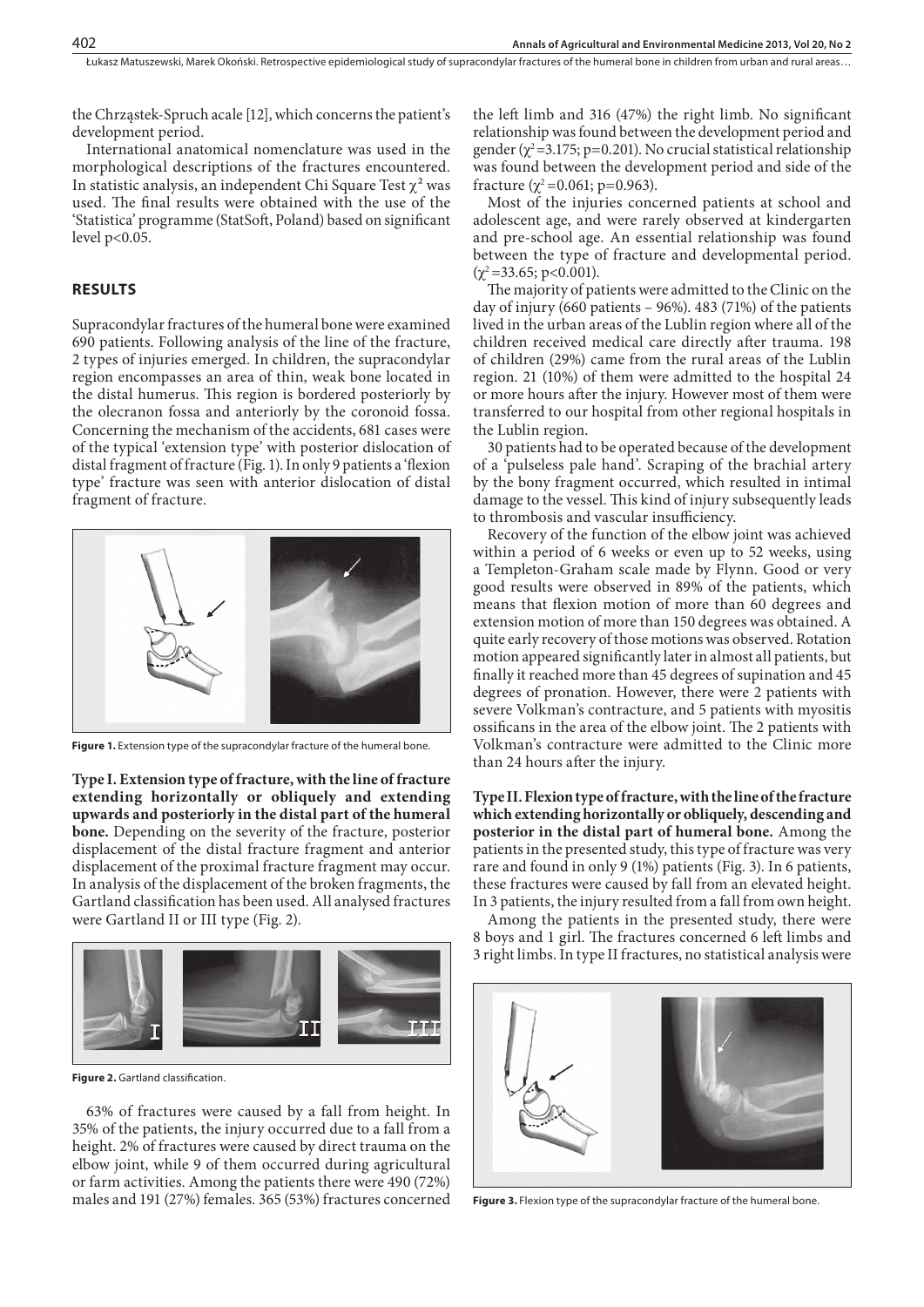performed because of the small number of patients treated. Most of injuries concerned children at school and adolescent age; none were observed at kindergarden age. All patients lived in the urban areas of the Lublin region, where all of children received first medical care directly after trauma.

All patients were treated by closed reduction and immobilization in a cast for no more than 4 weeks. No complications were observed. Recovery of full range of motion in the elbow joint was obtained after normal postoperative rehabilitation. In a follow-up study, very good results were obtained on the basis of the Templeton-Graham scale made by Flynn.

#### **DISCUSSION**

Supracondylar fracture of the humeral bone is one of the most popular injuries of the children's organs of movement**.** Koszla [13], Siwek and et al. [14] and Townsed et al. [15] indicate that it is results of the children's curiosity in the surrounding world, games and plays which are the reasons for considerable motor activeness of small patients. Most of those injuries happened in the urban area. However some of them are still caused by various agriculture or farm activities.

Fick and Lyons [7] indicate that the complex development of the elbow joint with numerous ossification centres creates a number of problems in the process of formulating a diagnosis for this type of an injury. Knowledge of the development of the elbow joint and the timing when the ossification centres are developed, as well as the radiological volatility of elbow morphology in a child patient, are thus indispensable in the case of a suspected injury.

The frequency of supracondylar fractures of the proximal part of the humeral bone, compared to other injuries of an elbow joint, was evaluated by Blount [2] and Okłot [16] on the level up to 60%. These fractures mostly occurred among children at school age or at the age of puberty, which matches data presented by other authors [17, 18, 19]. In the majority of cases, fractures were recorded in boys. The majority of elbow joint fractures in male patients were also mentioned by Siwek et al. [14], and Townsed [15]. Supracondylar fractures account for up to 60% of paediatric elbow fractures. Most of them occur due to a fall onto an outstretched arm in up to 70% of patients. The left extremity is most commonly affected. Children under 3 years of age typically sustain a supracondylar fracture after a fall from own height. The majority of fractures in older children result from higher falls from playground equipment. In data subjected to analysis, supracondylar fractures of the humeral bone mainly occurred, as in Okłot's tests [16], in which the line of the fracture extends horizontally or obliquely and rises, posterior in the distal part of humeral bone. This type accounts for 99% of cases. The second type of fracture is very rare in children and youths [5, 7, 8, 12].

In the presented cases of supracondylar fracture of the humeral bone, the principles applied were compliant with the ideas of other authors [20, 21, 22]. Supracondylar fractures require orthopaedic consultation for determination of the appropriate intervention. Most paediatric orthopaedists recommend closed reduction and percutaneous pin fixation [23]. The importance of time of admission to the Clinic must be emphasized. Sometimes, it is a crucial factor, especially in case of any ischemic disturbances of the distal part of the upper limb. However, in the presented study, no crucial relationship was found between the place of residence and time of admission to the Clinic. Most patients demonstrating considerable ischemic disturbances were operated on within no more than 6 hours after injury, and the procedure used complied with other points of view [21, 22, 23]. It can be affirmed that nowadays the number of surgical intervention in supracondylar fractures with injuries to the arteries or nerves injuries has declined, as also noted by other authors.

Although complications of supracondylar humeral bone fractures sometimes occur in the paediatric population, the prognosis for long-term outcome and function is very good if the fracture is appropriately diagnosed and treated on time [5]. Nevertheless, complications are still caused by problems with a detailed diagnosis of this kind of injury, differences in opinions concerning treatment methods, and finally (but very rarely) by the time delay of surgical intervention.

#### **CONCLUSION**

- 1. It was noted that 71% of the patients lived in the urban areas of the Lublin region, and that the main cause of this kind of injury was a fall from a higher level onto an outstretched upper left limb.
- 2.A crucial statistical relationship was observed between the type of injury and development period: most supracondylar fractures of the humeral bone concerned children at school and adolescent age.
- 3. It was affirmed that despite the fact that some of hospitalised children lived in rural areas of the Lublin region, the majority were admitted to the Clinic directly after trauma and received appropriate and timely orthopaedic treatment.
- 4. Taking into consideration the specificity of the structure of a child's bone system, accurate diagnostic and treatment procedures allows achievement of the best outcome. However, it has to be emphasized that there is a risk of the development of severe complications.

#### **REFERENCES**

- 1. de Beaux AC, Beattie T. Gilbert F. Elbow fat pad sign: implications for clinical management. J R Coll Surg. 1992; 37: 205–207.
- 2. Blount WP. Fractures in children, Baltimore, MD: Williams and Wilkins. 1955: 211.
- 3. Chapchal G. Fractures in children*.* New York, NY: Thieme Stratton Inc. 1981: 202.
- 4. Cheng JC, Lam TP, Shen WY. Closed reduction and percutaneous pinning for type III displaced supracondylar fractures of the humerus in children. J Orthop Trauma. 1995; 6: 511–515.
- 5. Griffin KJ, Walsh SR, Markar S, et al. The pink pulseless hand: a review of the literature regarding management of vascular complications of supracondylar humeral fractures in children. Eur J Vasc Endovasc Surg. 2008; 36: 697.
- 6. Draenert K, Willenegger H, Műller J, Draenert Y. Distal Humerus Fractures in Children – Results of Clinical Follow-up After Termination of Growth in: Fractures in children. 1981. New York, Thieme Stratton Inc. 202.
- 7. Fick DS, Lyons TA. Interpreting elbow radiographs in children. Am Fam Physician. 1997; 55: 1278–1281**.**
- 8. Gehling H, Gotzen L, Giannadakis K, Hessmann M. Behandlung und Ergebnisse bei suprakondylaren Humerusfrakturen im Kindesalter. Unfallchirurg. 1995; (98) 2: 93–97.
- 9. Hasler C. Supracondylar fractures in children. J Bone Joint Surg British Vol. 2002; 84-B: 361–364.
- 10. Judet J, Judet H. Fractures et orthopedie de l'enfant: indications, techniques, voies d'abord. 1974. Paris. Maloine. 3042.